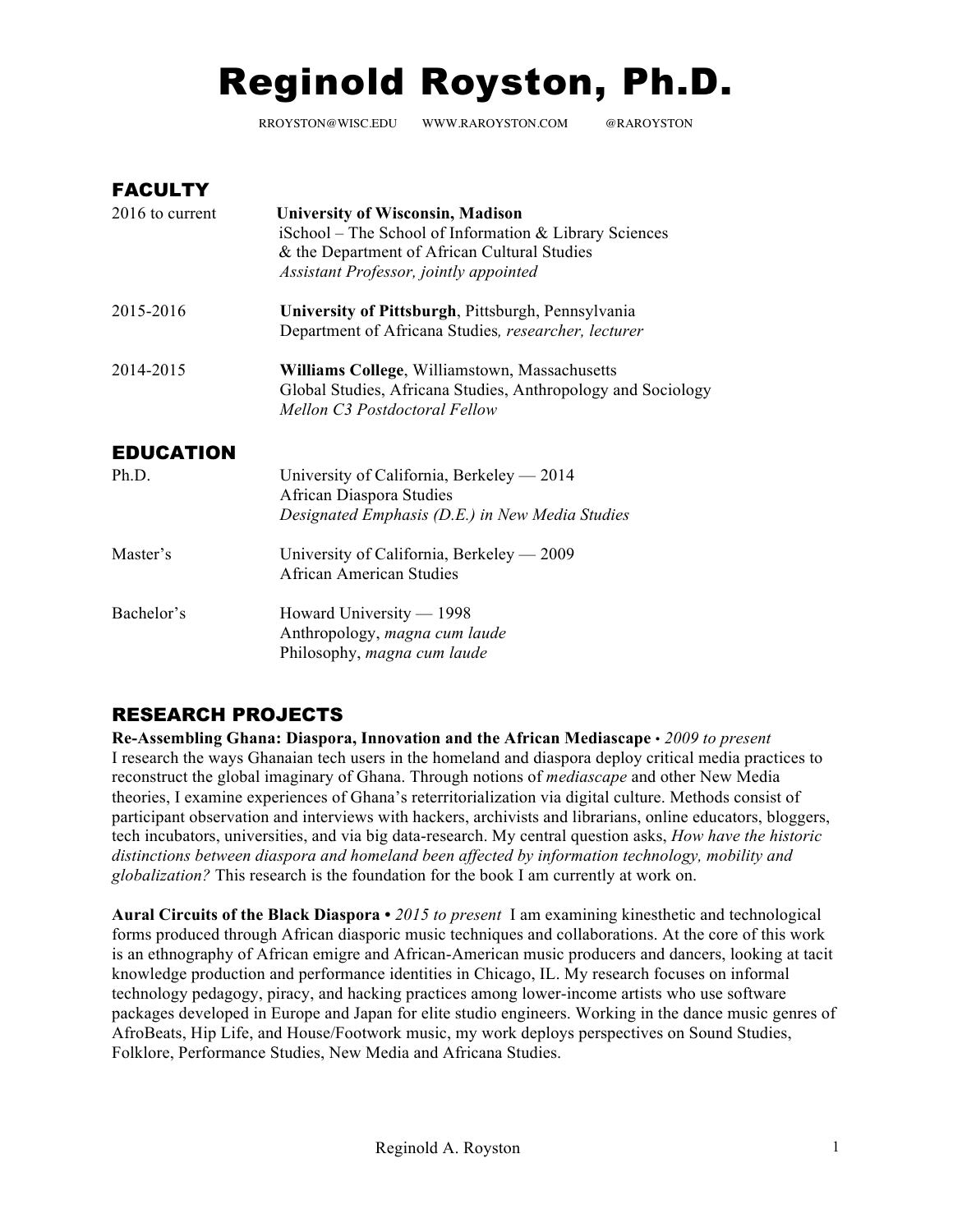**Internet Citizenship** • *2011-2014* PI: Greg Niemeyer (Berkeley Center for New Media) One of UC Berkeley's first digital humanities course, I co-developed this Internet-based course, which uses community-art projects and peer-driven instruction around key principles in New Media. Research presented at Digital Media Learning conferences 2012 (MacArthur Foundation, HASTAC).

**Atomic Junction** • *2010, 2013* UC Berkeley, PI: Abena Osseo-Asare (History of Science) Served as a research assistant/producer for this documentary film on the Ghanaian Atomic Energy Commission. Advised research staff on the tools and thematics of video-based ethnography, served as project editor.

**West African Immigrants and Technology Use** • *2008-2009* (UC Berkeley) PI: Jenna Burrell (School of Information) Served as research assistant for this survey of mobile technology and social media use among migrants in the San Francisco Bay Area, examining immigrant narrative through oral history.

## ACADEMIC PUBLICATIONS

Royston, R.A. and Strong, K. (in press 2018) "Re-Territorializing Twitter: African Moments 2010-2015." eds. Abigail De Kosnik & Keith Feldman, *#Identity: Twitter and the Politics of Representation*.

Royston, R.A. (March 2017) "At Home, Online: Affective-Exchange in Ghanaian Internet Video." (chapter) eds. Leigh Raiford and Raphael-Hernandez, H. *Migrating the Black Body: Visual Culture and Diaspora*, University of Washington Press.

Royston, R.A. (Spring 2016) "Muslims and New Media in West Africa," Review of *Muslims and New Media in West Africa: Pathways to God*, by Dorothea Schulz. *Journal of West African History*.

Royston, R.A. (in progress) "Pan Africanism or Afri-Capitalism? Africa's Hacker-Developer Ethos." *African Studies Review* (target)

Royston, R.A. (in progress) "Podcasts and the Aural Aesthetics of Africa's Tech Culture." *New Media & Society* (target)

Royston, R.A. (in progress) "Digital Embodiment and the Techne of Social Media Dance: Azonto & Footwork," *Journal of African Cultural Studies* or Communication and *Critical/Cultural Studies* (target)

## NEW MEDIA PROJECTS

Royston, R.A. & Faisal Abdul'Allah (2017- present) Black Arts + Data Futures Workshop. Borghesi-Mellon Interdisciplinary Humanities Workshop, Center for Humanities, University of Wisconsin, Madison. This funded working group and speaker series attempts to chart new lines of inquiry and academic partnerships across UW-Madison departments and programs focusing on the history and future of technology practices in Africa and its diasporas. Regular participants include faculty from the Information School and departments of Art, Art History, Communication Arts, African Cultural Studies, Dance, African American Studies, Computer Science, and the School of Education. Participants include full professors, tenure-track faculty, research faculty, academic staff, graduate students, undergraduates and student services staff.

*BlackTechne.Tumblr.com* (2016) Using the image blogging platform, coordinated the online discussion and production capacities for African Americans and the Mass Media (University of Pittsburgh). Posts included news items, podcasts and course-related discussions.

Royston, R.A. (2015) "Africana Apps: Building Tools for Nigeria's National Elections," [mobile app prototypes] accessible at raroyston.com.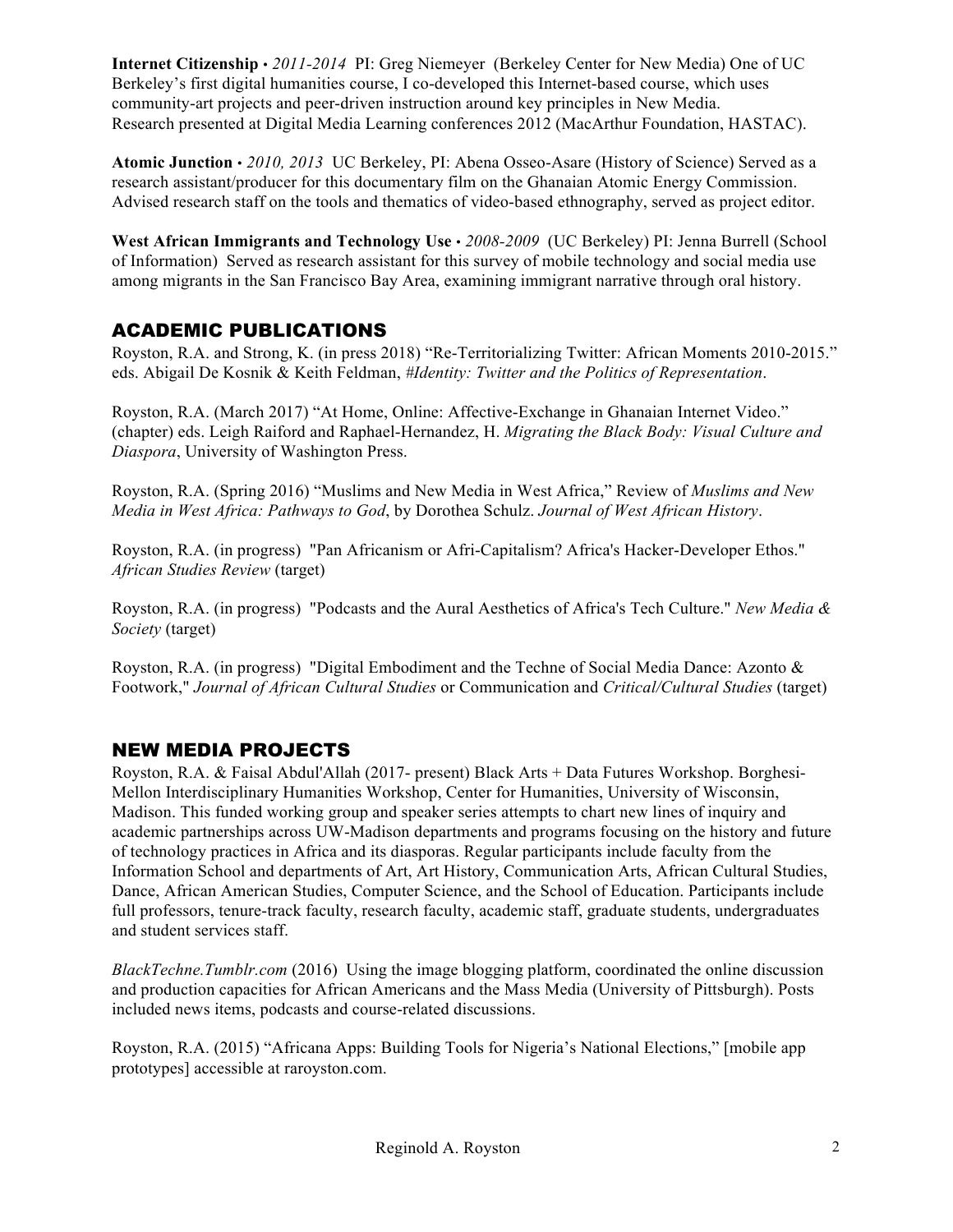Royston, R.A., Scott, J., Niemeyer, G. (2015) "Juneteenth: Diffusion and Resonance in the Emancipation of American Slaves," [multimedia lecture] accessible at raroyston.com.

Niemeyer, G., Royston, R.A., and Ferro-Murray, A. (2012-2015) "Internet Citizenship," [online course] screen shots accessible at raroyston.com.

Osseo-Asare, A., Royston, R.A., et al (2014) "Atomic Junction: Nuclear Science in an African Suburb," [short video documentary], accessible at raroyston.com.

## BLOGS & GENERAL MEDIA PUBLICATIONS

*Curator/Editor* 

blacktechne.tumblr.com — A blog on technology and media culture in the African Diaspora. twitter.com/raroyston — Academic medium for teaching, research, live blogging on New Media.

Royston, R.A. (Nov. 2011) "Tablets, Africa's Next Leap-Frog Technology." [blog post]. Berkeley Center for New Media, access at http://bcnm.berkeley.edu/index.php/tablets-africas-next-leap-frog-technology

Royston, R.A. (Nov. 2011) "Cyberculture and Access in Ghana." [blog post]. Berkeley Center for New Media, at http://bcnm.berkeley.edu/index.php/in-accra-ghana-investigating-cyberculture-and-access/

R.A. Royston (June 23, 2008) "Digging Deeper on the Brown-Black Divide with Iván Román, National Association of Hispanic Journalists, Executive Director," Maynard Institute for Journalism Education, accessed at http://mije.org/reggieroyston/ivan\_roman

Royston, R.A. (Spring 2008) "Interview: Charles Henry *Long Overdue: The Politics of Racial Reparations*," *Diaspora: Newsletter of the Department of African American Studies*, University of California, Berkeley, accessed at http://africam.berkeley.edu

Royston, R.A. (Dec. 2007) "Into the Afrosphere: Black Bloggers and the Case of the Jena 6." Technical report based on (Jan. 22, 2008) "Black Blogosphere Proves Potent Force in Story of Race in the New South," Maynard Institute for Journalism Education, http://mije.org/reggieroyston/blackbologsphere

# CONFERENCE PAPERS AND INVITED TALKS

Royston, R.A. (June 2018) "Digital Embodiment and the Techne of Social Media Dance: Azonto & Footwork," Caribbean Philosophy Association, Dakar, Senegal.

Royston, R.A. (April 2018) "New Orality and the African Mediascape" Great Lakes Sound Studies Association, University of Wisconsin-Madison.

Royston, R.A. (Nov 2017) "Podcasts, New Orality, and the Aesthetics of Creative Disruption," chair of panel, African Studies Association (USA) annual conference, Chicago, Illinois

Royston, R.A. (Nov 2017) "Juke/Footwork: Chicago's Tactical Music of Self-Possession," American Studies Association annual conference, Visual Cultures Symposium, Chicago, Illinois

Royston, R.A. (Nov 2017) "Beyond Race and Technology: Digital Diaspora Research," (invited keynote), Ronald E. McNair Annual Symposium, University of Wisconsin, Whitewater,

Royston, R.A. (Oct 2017) "Digital Aesthetics and Orality," The Africa Network annual conference, St. Olaf College, Northfield, Minnesota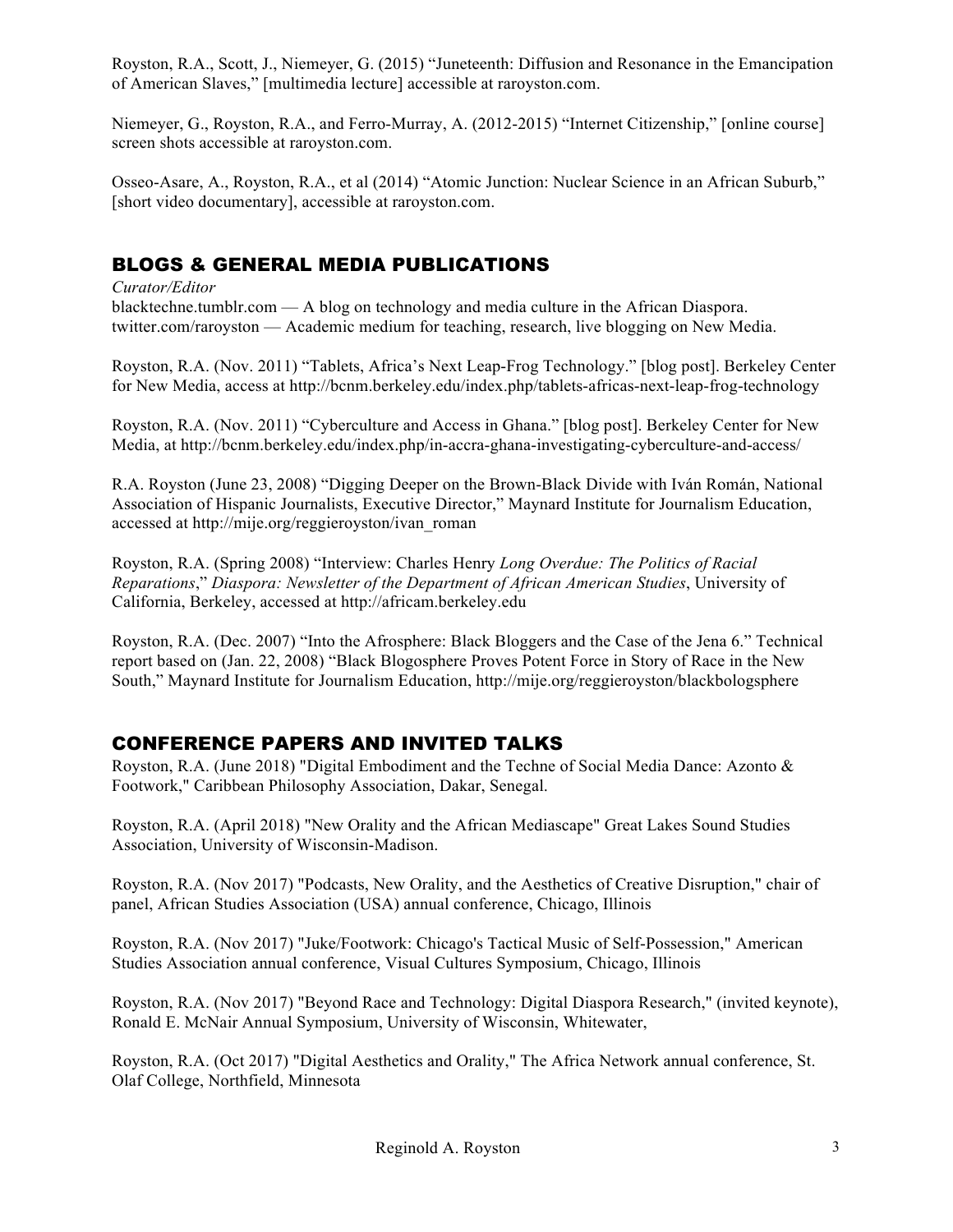Royston, R.A. (Sept 2017) "The Emerging Digital Aesthetics of African Tech Innovation," (invited), Strategic Narratives of Technology in Africa conference, Madeira Interactive Tech Institute, Portugal

Royston, R.A. (Feb 2017) "Approaches to African Digital Diaspora Studies," Africa at Noon, African Studies Program, University of Wisconsin, Madison

Royston, R.A. and Strong, K.S. (April 2016) "Re-Territorializing Twitter: African Moments 2010-2015." Society of Cultural Anthropology Biennial Conference, Ithaca, NY

Royston, R.A. (organizer), Reid-Vasquez, M., Sherry-Torres, T. (April 2016) "Race in the Caribbean: An Exploration of Brown x Black Lives," symposium and research workshop Center for Latin America Studies, University of Pittsburgh, PA

Royston, R.A. (March 2016) "Azonto Bodies: Digital Embodiment in Ghanaian Pop Music Video," Contemporary African Music Symposium, Center for African Studies, University of Pittsburgh, PA

Royston, R.A. (March 2015) "Black or Afropolitan? Contemporary African Diaspora and Digital Media," Global Studies Colloquium, Williams College.

Royston, R.A. (Feb. 2015) "Parsing Big Data Ethnoscapes: Ghana, Twitter and the World Cup." Technology, Knowledge and Society annual conference, Berkeley, California.

Royston, R.A. (Sept. 2014) "Afropolitan Looks: Digital Presence in Ghana's Video Cyberculture." Migrating the Black Body, Migration and Blackness in the 21<sup>st</sup> Century, Volkswagen Foundation, Hannover, Germany.

Royston, R.A. (Dec. 2014) "Diaspora as Network: Deterritorialization Reconsidered." American Anthropological Association annual meeting, Washington, D.C.

Royston, R.A. (Nov. 2014) "The New Media of Violence: Techne, Menace and Peace." Panel coordinator and discussant, African Studies Association annual conference, Indianapolis.

Royston, R.A. (May 2014) "Towards a Theory of Africanist Technoculture." CITRIS – Center for Information Technology Research in the Interest of Society, UC Berkeley

Royston, R.A. (Nov. 2013) "Examining Networks of the Afropolitan in the Ghanaian Diaspora" *Future Publics and Current Engagements*: American Anthropological Association, Annual Conference. Chicago.

Royston, R.A. (Nov. 2013) "Hacking Development: Ghana's Digital Elites." *Mobility, Migration and Flows*: African Studies Association annual conference, Baltimore

Royston, R.A. (Feb. 2013) "Important Questions for Civic Apps Developers," Social Apps Lab, U.C. Center for Information Technology Research in the Interest of Society, Berkeley.

Royston, R.A. (Feb, 2013) "A (Digital) African Election: Examining technology discourse and practice in 2012" *Media & Political Africa: Revolutionary Street Art & Digital Nationalism*, Berkeley Center for Race and Gender.

Royston, R. and Ferro-Murray, A. (March 2012) "Whose Achievement? A Model for Open Source, Peer-Led Online Classrooms" Digital Media and Learning Conference, San Francisco.

Royston, R. (Sept. 2011) "The Tethered Self: The Digital Anthropology of Turkle, Boellstorff, and Miller." New Media Working Group, Berkeley Center for New Media.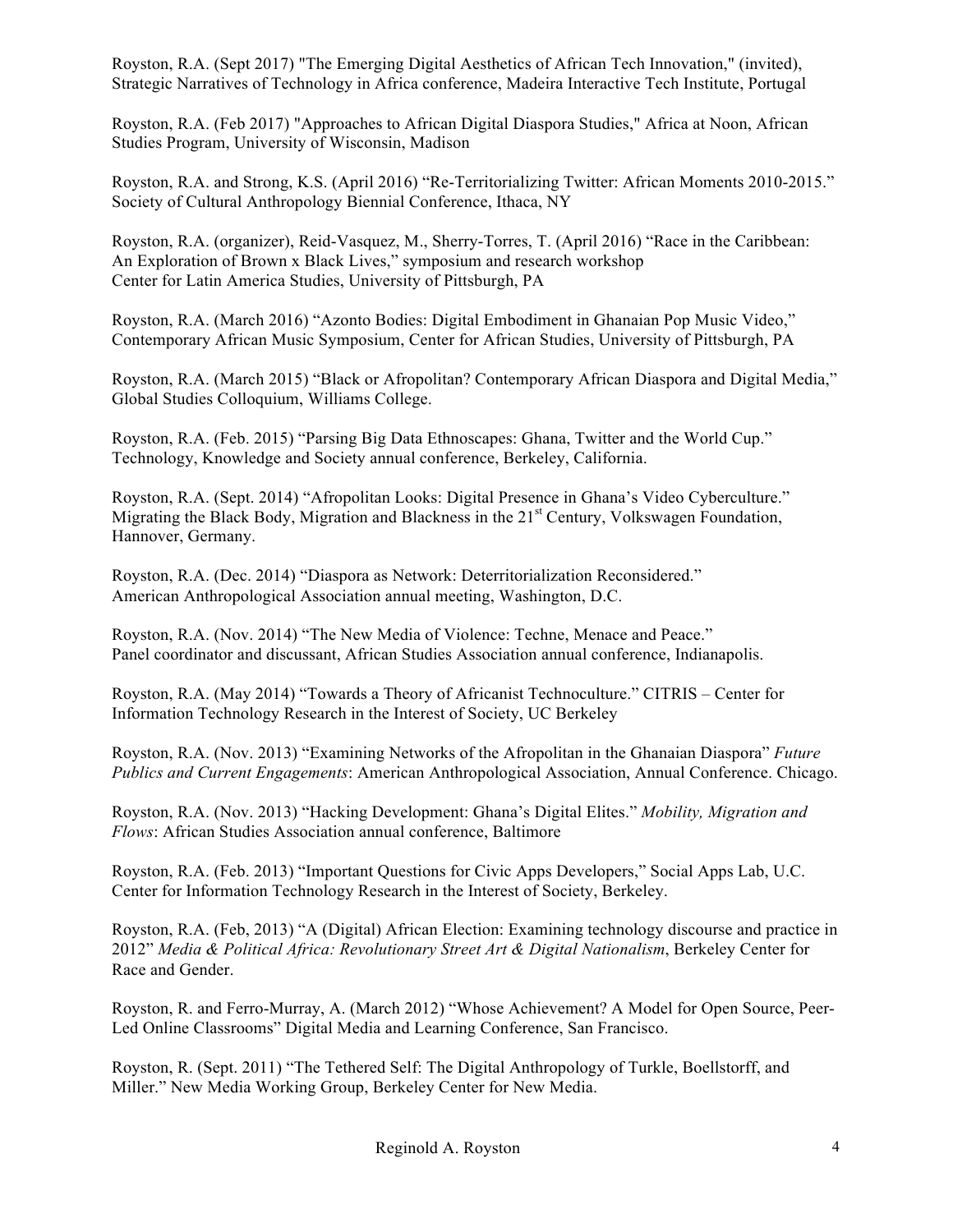Royston, R.A. (paper accepted, Nov. 2011) "Social Network as Research Site: Ghana's Digital Diaspora." *Traces, Tidemarks and Legacies: American Anthropological Association, 110<sup>th</sup> Annual Conference.* Montreal, Canada.

Royston, R.A. (paper accepted 2009) "Akwaaba Online: (Re)Connections in the Digital Diaspora," 5th Biennial Conference of the Association for the Study of the Worldwide African Diaspora, Rutgers University and the W.E.B. Du Bois Center, Accra, Ghana.

### TEACHING

#### Spring 2018 **Sound & Afro-Modernity: Digitizing the Body and Soul of the Nation**

*University of Wisconsin, Madison, Dept. of African Cultural Studies —* This course examines sound and technology as tools of cultural invention and identity in contemporary African life. How do music and its mediums construct national belonging in Africa and the diaspora? What are the embodied senses of these? Posthumanism, new media and globalization are examined against competing theories of modernity through the writings of Achille Mbembe, Yvonne Daniels, Alexander Weheliye and others. We also examine digital production and media distribution techniques for sound cultures including, pop music, podcasts, radio, and online mediums such as Spotify and YouTube. Literature primarily comes from African Studies, New Media Studies, technology and sound studies, with special attention to street dance cultures and 'neotraditional' dance practices in Ghana, Senegal, South Africa, and USA (Chicago/NY/Atlanta/Bay Area). Students write papers and develop sound-based multimedia projects.

#### Fall 2017 **Code & Power: An Intersectional Economy of the Internet**

to current *University of Wisconsin, Madison - iSchool* In this course, students analyze and critique economic, social and cultural structural mechanisms related to racial and gender disparities in the computing industries, gaining practical and theoretical understanding of the means by which women and people of color negotiate conditions of exclusion or marginalization within computing. The course guides students in understanding their own attitudes and beliefs about themselves, others and computing, and empowers them to recognize and counter common and damaging attitudes and beliefs. As part of learning about the computing industries and exploring their self-identity in relation to computing, students design, develop, and discuss interactive websites that employ web scripting.

#### Fall 2017 **Africa + the Internet: An Introduction to Digital Life on the Continent** *UW, Madison – Department of African Cultural Studies*  This course examines globalization and IT from the perspective of the developing world, looking at the role of New Media in expressive culture and digital practices in Ghana, Kenya, South Africa, Nigeria, Guinea and other key locales in Africa. Project-based, blended, online/offline.

Spr. 2016 **Black Media & Globalization** *– University of Pittsburgh* Course uses the historic issues of representation of African Americans in U.S. media cultures since the 1950s. Moves on to focus on contemporary digital content from Africa and its diasporas. Emphasis on cultural forms, styles of online writing, political hashtags, popular culture and artists as they interact with mass media and global networks.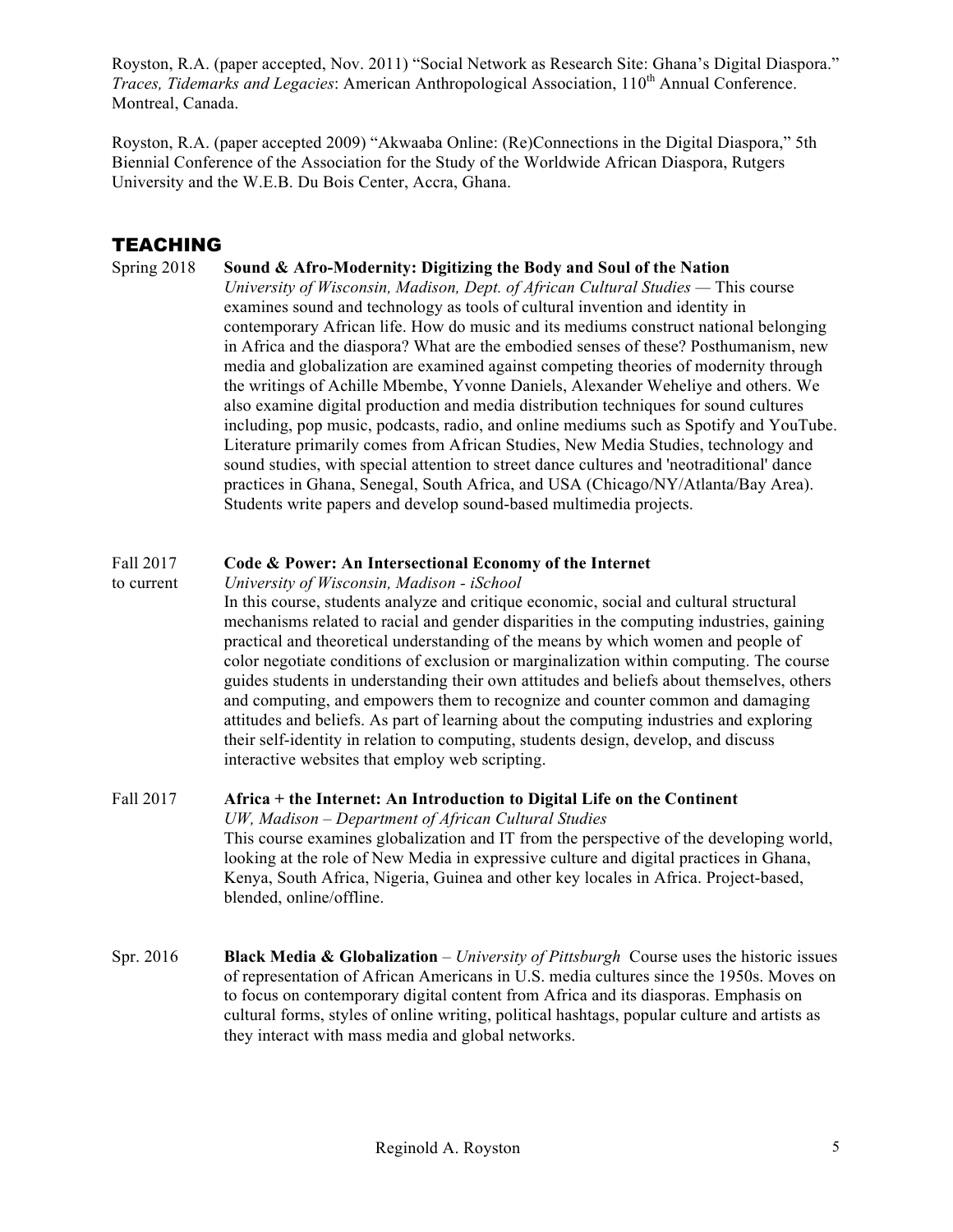- Fall 2014 **Digital Diaspora: Race, New Media and Black Cultural Production Online** *Williams College* - We examine black aesthetics in technology use (voice, mobile devices, Twitter), development of black virtual communities (Instagram, Black blogosphere), and digital crises and racial panics (Trayvon Martin, #BlackLivesMatter), primarily since the dawn of the Internet Age in the 1990s.
- AY 2011 **Principles of Internet Citizenship**, *Instructor, course designer with Prof. Greg* to 2014 *Niemeyer, MFA. University of California, Berkeley.* Served as lead instructor for undergraduate course exploring contemporary theories and practices of Internet culture. Initiated more than 40 community-based IT projects via the Social Apps Lab with students. Since 2012, this course has been completely online with asynchronous lectures, live video chat discussion, peer-badges, and an original learning management site designed for collaborative interactions.

# HONORS AND AWARDS

Educational Instruction Online Course Development Award, Division of Continuing Studies, UW L&S Borghesi-Mellon Workshop Award, UW Center for Humanities Coordinator Anna Julia Cooper Postdoctoral Fellowship, University of Wisconsin, Madison 2016-2017 Mellon Foundation C3 Postdoctoral Fellowship, Williams College, 2014-2015 University of California Dissertation Year Fellowship, 2013-2014 Digital Humanities Workshop, Dan Cohen, Berkeley dLab, George Mason University, 2013 MacArthur Foundation and HASTAC, Digital Media Learning Research Grant, 2012 University of California Office of the President – Online Instruction Pilot Project, 2011-2012 Veve Clark Research Travel Award, Graduate Division (UC Berkeley), 2011 Alice Baker Research Award, African Diaspora Studies Program (UC Berkeley), 2011 Dean's Normative Time Graduate Fellowship (UC Berkeley), 2011 University of California Multi-Campus Research Group on Africa Dissertation Seminar, 2011 FLAS-Foreign Language Area Studies Fellowship (Dept. of Education) – Akan (Ghana), 2011 Social Science Research Council – "Virtual Worlds" Predissertation Fellowship, 2010 Graduate Research Fellowship, Berkeley Center for New Media, Summer 2010 Ford Foundation Pre-Dissertation Fellowship, Honorable Mention, 2010 & 2009 Mentored Research Fellowship, University of California-Berkeley, 2009-2010 Eugene Cota-Robles Graduate Student Fellowship, University of California, 2007-2011 California Newspaper Publishers Association, Best all-around design, 2006 Minnesota Society of Professional Journalists, Page One award, 2005

# ACADEMIC SERVICE

iSchool, University of Wisconsin, Madison — Ph.D. applicant committee Department of African Cultural Studies, UW-Madison, Faculty Senate designee Department of African Cultural Studies, UW-Madison, Community Relations Committee Race and the Caribbean: BlackXLatin Lives, University of Pittsburgh, symposium convener, March 2016 Research Advisor 2015, Arielle Steele, American Studies, Class of '57 Summer Research Grant Thesis Advisor 2015, Medina Fitzmaurice, Africana Studies, "International Adoption and Race." "Designing for Intimacy in Online Courses," faculty roundtable, Williams College 2014 "Making Sense of #Ferguson Forum," panelist, Office of the President, Williams College, 2014 Dean's Council on Digital Humanities, College of Arts and Letters, UC Berkeley 2013-2014 Graduate Liaison to the Faculty, Department of African American Studies 2013-2014 eduHack, College Readiness Hackathon, Berkeley Center for New Media, 2013 coordinator LearningMode: Online Education conference, 2013, coordinator